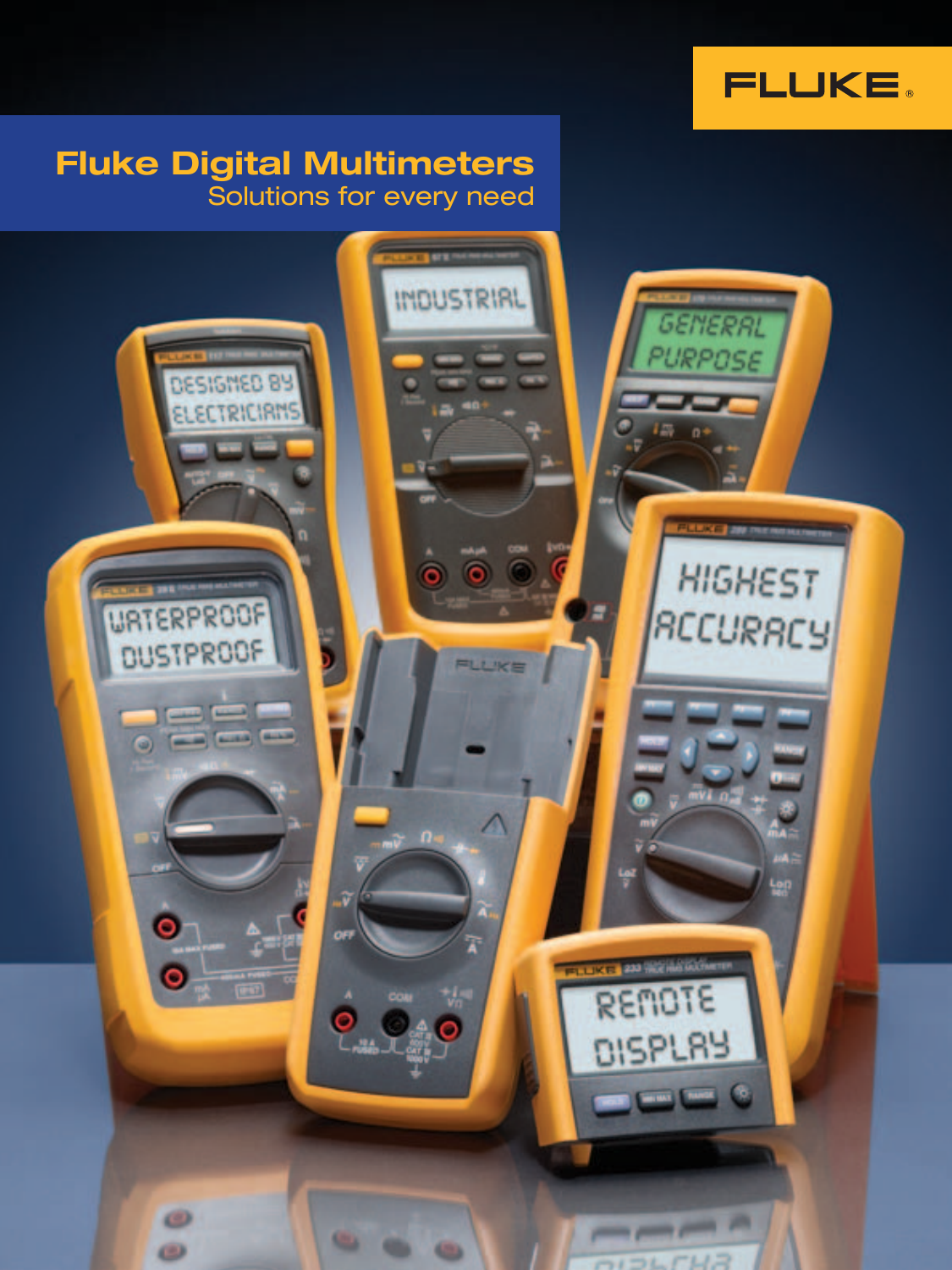## How to choose the best DMM for your job

Choosing the right digital multimeter (DMM) requires thinking about what you'll be using it for. Evaluate your basic measurement needs and job requirements and then take a look at special features/functions built into many multimeters. Think about whether you need to do basic measurements, or if you need the more advanced troubleshooting options offered by special features.

#### **Factors to consider:**

- Your work environment (voltage level, types of equipment, types of measurements, applications)
- Specialty features/functions (capacitance, frequency, temperature, non-contact voltage, low impedance mode, min-max record, data logging, trending)
- Resolution and accuracy (6,000, 20,000, or 50,000 count resolution)

#### **Safety**

The increased occurrence and levels of transient overvoltages in today's power systems have given rise to more stringent safety standards for electrical measurement equipment. Transients that ride on top of power sources (mains, feeder or branch circuits) can trigger a sequence of events that may lead to serious injury. Test equipment must be designed to protect people working in this high-voltage, highcurrent environment.



| <b>Measurement</b><br>category | In brief                                                        | <b>Examples</b>                                                                                                                                                                                                                                                                                                                                               |
|--------------------------------|-----------------------------------------------------------------|---------------------------------------------------------------------------------------------------------------------------------------------------------------------------------------------------------------------------------------------------------------------------------------------------------------------------------------------------------------|
| <b>CATI</b>                    | Electronic                                                      | • Protected electronic equipment<br>• Equipment connected to (source) circuits in which<br>measures are taken to limit transient overvoltages<br>to an appropriately low level<br>• Any high-voltage, low-energy source derived from<br>a high-winding resistance transformer, such as the<br>high-voltage section of a copier                                |
| <b>CAT II</b>                  | Appliances, PCs,<br>and TVs                                     | • Appliance, portable tools, and other household and<br>similar loads<br>• Outlet and long branch circuits<br>• Outlets at more than 10 meters (30 feet) from<br>CAT III source<br>• Outlets at more that 20 meters (60 feet) from<br>CAT IV source                                                                                                           |
| <b>CAT III</b>                 | MC panels, etc.                                                 | • Equipment in fixed installations, such as switchgear<br>and polyphase motors<br>• Bus and feeder in industrial plants<br>• Feeders and short branch circuits, distribution<br>panel devices<br>• Lighting systems in larger buildings<br>• Heavy appliance outlets with short connections to<br>service entrance                                            |
| <b>CAT IV</b>                  | Three-phase at utility<br>connection, any<br>outdoor conductors | • Refers to the "origin of installation", i.e., where<br>low-voltage connection is made to utility power<br>• Electricity meters, primary overcurrent protection<br>equipment<br>• Outside and service entrance, service drop from<br>pole to building, run between meter and panel<br>• Overhead line to detached building, underground<br>line to well pump |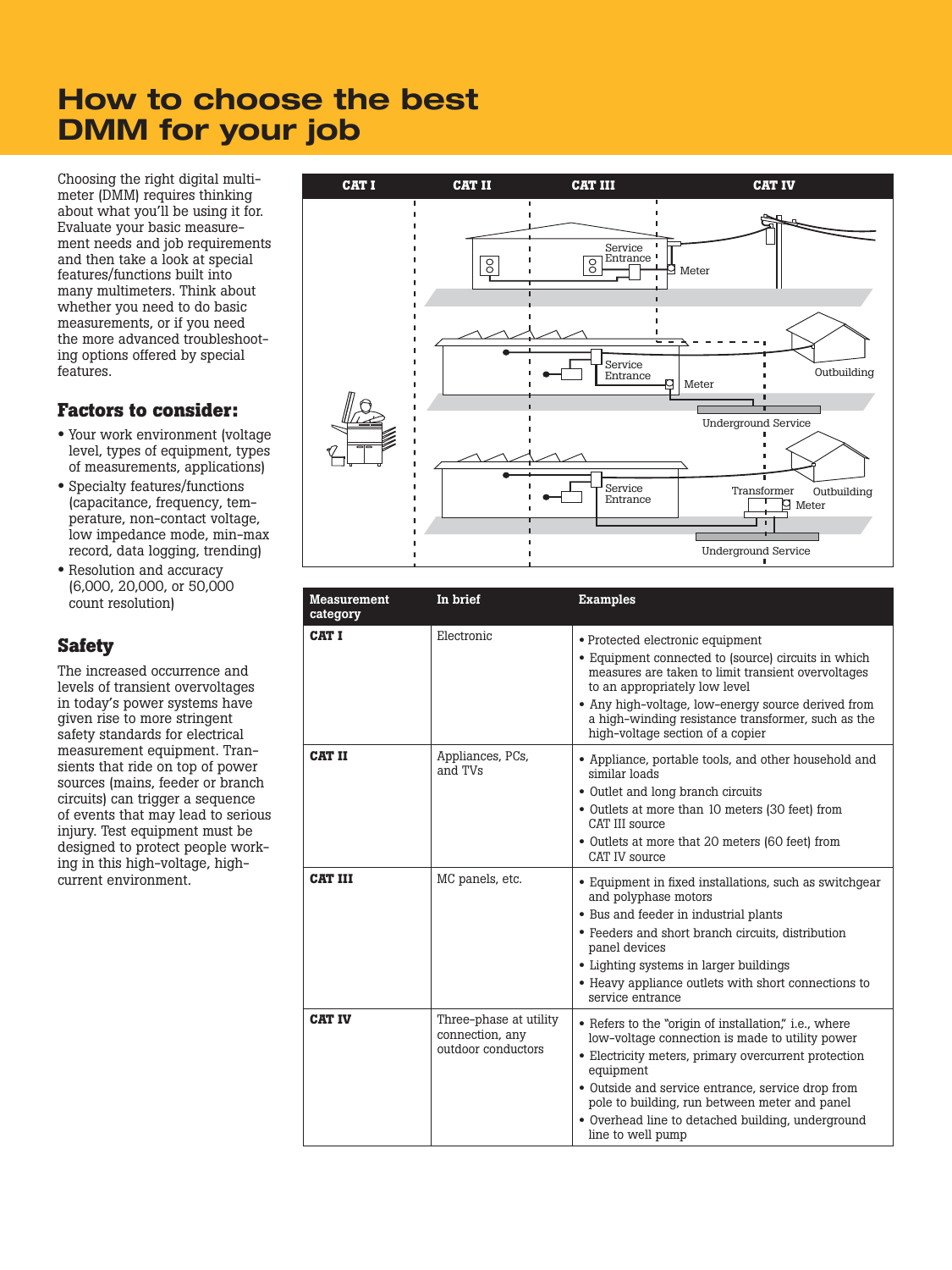# Digital Multimeter selection chart

|               | <b>Best for</b>                                                                   | <b>Applications</b>                                                                                                                                                                                                       |                |  |  |  |  |
|---------------|-----------------------------------------------------------------------------------|---------------------------------------------------------------------------------------------------------------------------------------------------------------------------------------------------------------------------|----------------|--|--|--|--|
|               | <b>Advanced industrial</b><br>troubleshooting, including                          | <b>Logging:</b> For unattended monitoring of signals over time, to detect intermittent<br>problems.                                                                                                                       | 289            |  |  |  |  |
|               | datalogging and graphing<br>intermittent problems                                 | Graphing: View logged values graphically in the field right on the meter,<br>without a PC.                                                                                                                                |                |  |  |  |  |
|               |                                                                                   | Working on VSD's: Take accurate voltage, current and frequency measure-<br>ments on the output side of the drive at either the drive itself or the motor<br>terminals.                                                    |                |  |  |  |  |
|               |                                                                                   | Testing motor windings or contact resistance: Allows testing of resistance<br>up to 50 ohms with one milliohm (0.001 ohm) resolution.                                                                                     |                |  |  |  |  |
| meters        | <b>Advanced electronic</b><br>applications, including                             | Logging: For unattended monitoring of signals over time, characterize device<br>performance.                                                                                                                              | 287            |  |  |  |  |
|               | datalogging and graphing<br>intermittent problems                                 | Graphing: View logged values graphically in the field right on the meter,<br>without a PC.                                                                                                                                |                |  |  |  |  |
|               |                                                                                   | Monitoring two parameters at the same time: Dual display allows for<br>monitoring of two selectable parameters.                                                                                                           |                |  |  |  |  |
| Advanced      |                                                                                   | Performance testing: Testing the frequency response of amplifiers and audio<br>transmission line.                                                                                                                         |                |  |  |  |  |
|               | <b>Industrial troubleshooting</b>                                                 | Working on VSD's: Take accurate voltage, current and frequency measure-<br>ments on the output side of the drive at either the drive itself or at the motor<br>terminals.                                                 | <b>87V</b>     |  |  |  |  |
|               |                                                                                   | Industrial troubleshooting: All of the resolution and accuracy you need to<br>solve more problems on motor drives, in-plant automation, power distribution,<br>and electromechanical equipment.                           |                |  |  |  |  |
|               |                                                                                   | <b>Checking power quality:</b> Capture glitches and spikes as short as 250 us.<br>Identify irregular signals.                                                                                                             |                |  |  |  |  |
| U)            | Industrial troubleshooting<br>in explosive environments                           | Safety and compliance: Unlike most other ATEX-certified tools, can be<br>used both inside and outside the hazardous zone (ATEX Zones 1 & 2) without<br>compromising performance or compliance.                            | <b>87V Ex</b>  |  |  |  |  |
|               |                                                                                   | <b>Industrial troubleshooting:</b> All the functionality necessary for most industrial<br>troubleshooting jobs.                                                                                                           |                |  |  |  |  |
|               | <b>Automotive</b><br>troubleshooting                                              | Troubleshoot variety of problems on conventional and hybrid vehicles:<br>Millisecond pulse width measurements for fuel injectors, RPM readings for both<br>DIS and conventional ignitions with optional inductive pickup. | <b>88V</b>     |  |  |  |  |
|               |                                                                                   | Automotive testing: alternator diodes, duty cycle, solenoids, breaker points,<br>wiring, switches, and more.                                                                                                              |                |  |  |  |  |
| pecialty mete | <b>Harsh environments</b><br>requiring dustproof and<br>waterproof test equipment | Industrial troubleshooting in indoor and outdoor harsh environments:<br>Dustproof, waterproof, shockproof multimeter designed to withstand the<br>toughest environments.                                                  | 28 II/<br>27II |  |  |  |  |
|               |                                                                                   | Working on VSD's: Take accurate voltage, current and frequency measure-<br>ments on the output side of the drive at either the drive itself or at the motor<br>terminals. (28 II only)                                    | <b>New</b>     |  |  |  |  |
|               | <b>Applications where</b><br>display positioning is<br>problematic                | Remote monitoring: View meter display up to 30 feet away from the mea-<br>surement point. Observe meter real-time readings remotely.                                                                                      | 233            |  |  |  |  |
|               |                                                                                   | Inconvenient measurements: Remote magnetic display solves three<br>handed problem.                                                                                                                                        |                |  |  |  |  |
|               |                                                                                   | <b>Electrical Maintenance:</b> All the features and functions of a conventional<br>multimeter.                                                                                                                            | <b>New</b>     |  |  |  |  |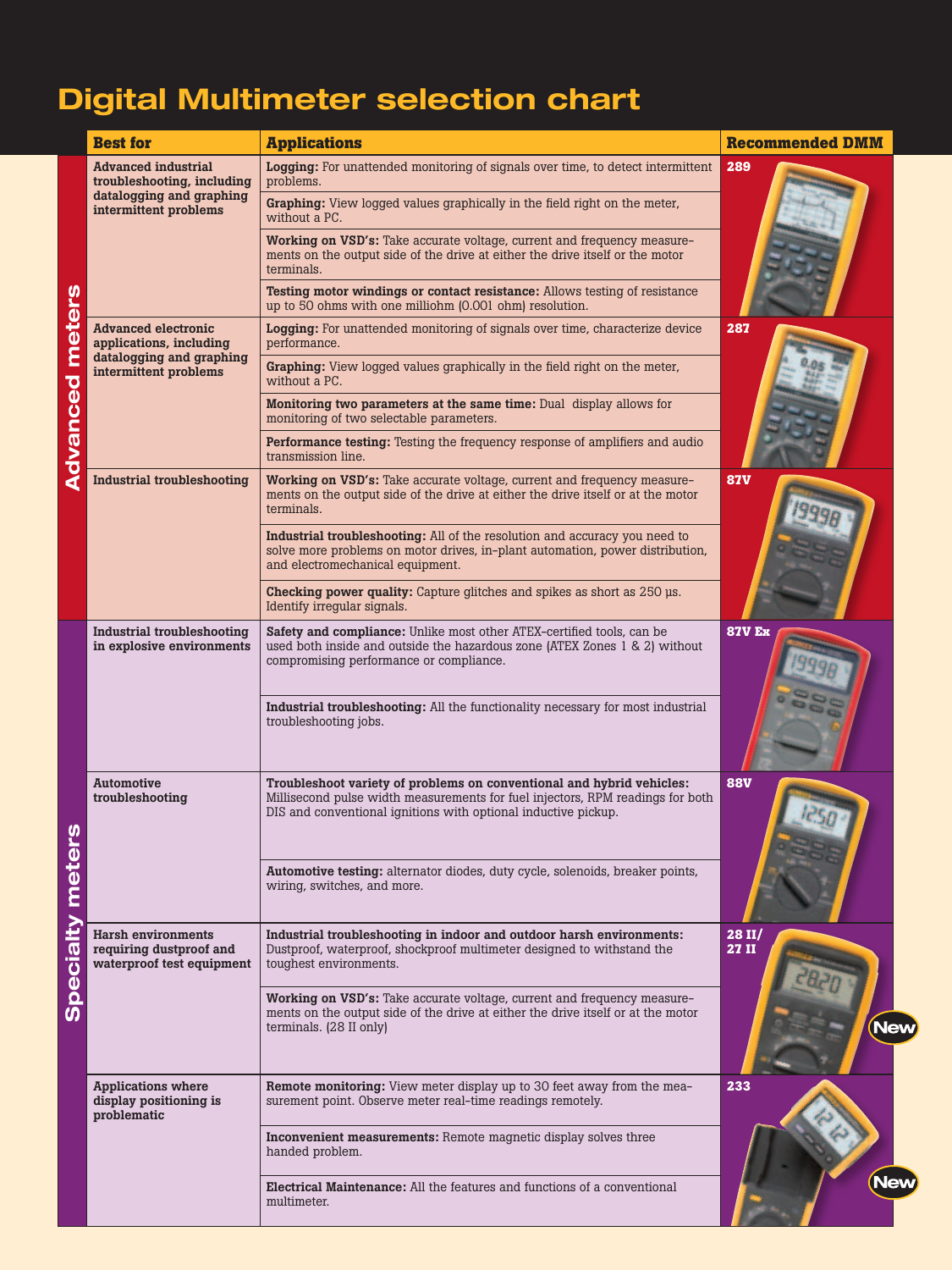

|                   | <b>Best for</b>                                                          | <b>Applications</b>                                                                                                                                                                                                                                                                                                                                                                                          | <b>Recommended DMM</b> |
|-------------------|--------------------------------------------------------------------------|--------------------------------------------------------------------------------------------------------------------------------------------------------------------------------------------------------------------------------------------------------------------------------------------------------------------------------------------------------------------------------------------------------------|------------------------|
| meters<br>purpose | Every day use requiring<br>true-rms, accurate, rugged<br>meter           | Industrial troubleshooting: Applications requiring exceptional ease-of-use,<br>ruggedness and reliability.<br>Electrical maintenance and troubleshooting: Variety of commercial electrical<br>troubleshooting, installation and maintenance.<br><b>Temperature measurements:</b> Built-in thermometer conveniently allows you to<br>take temperature readings without having to carry a separate instrument. | 179                    |
| General           | Every day use requiring<br>average responding,<br>accurate, rugged meter | Industrial troubleshooting: Applications requiring exceptional ease-of-use,<br>ruggedness and reliability.<br>Electrical maintenance and troubleshooting: Variety of commercial electrical<br>troubleshooting, installation and maintenance.                                                                                                                                                                 | <b>77 IV</b>           |
| meters<br>ompact  | Wide variety of electrical<br>work                                       | Electrical maintenance troubleshooting: When you need to eliminate false or<br>"ghost" voltages or perform continuity, connection or basic wiring checks.<br>Non-contact voltage detection: Integrated non-contact voltage detection<br>simplifies many tasks.                                                                                                                                               | 117                    |
|                   | <b>HVAC</b> troubleshooting                                              | Residential HVAC maintenance: Lower voltage HVAC residential mainte-<br>nance, installation and troubleshooting.<br>Temperature and microamp measurements: Troubleshooting problems with<br>HVAC equipment and flame sensors.                                                                                                                                                                                | 116                    |
|                   | <b>Electronic and field</b><br>service applications                      | Electronic troubleshooting: Troubleshoot a wide variety of measurement<br>parameters, including frequency and capacitance.                                                                                                                                                                                                                                                                                   | 115                    |
|                   | Utility applications<br>involving basic electrical<br>tests              | Revenue meter tests: Involving meter sets and reconnects, capacitor checks,<br>detection of absence or presence of voltage, and for continuity, connections or<br>basic wiring checks.<br>Simultaneous voltage and continuity checks: Vcheck LoZ low impedance<br>function allows users to check voltage and continuity simultaneously.                                                                      | 113                    |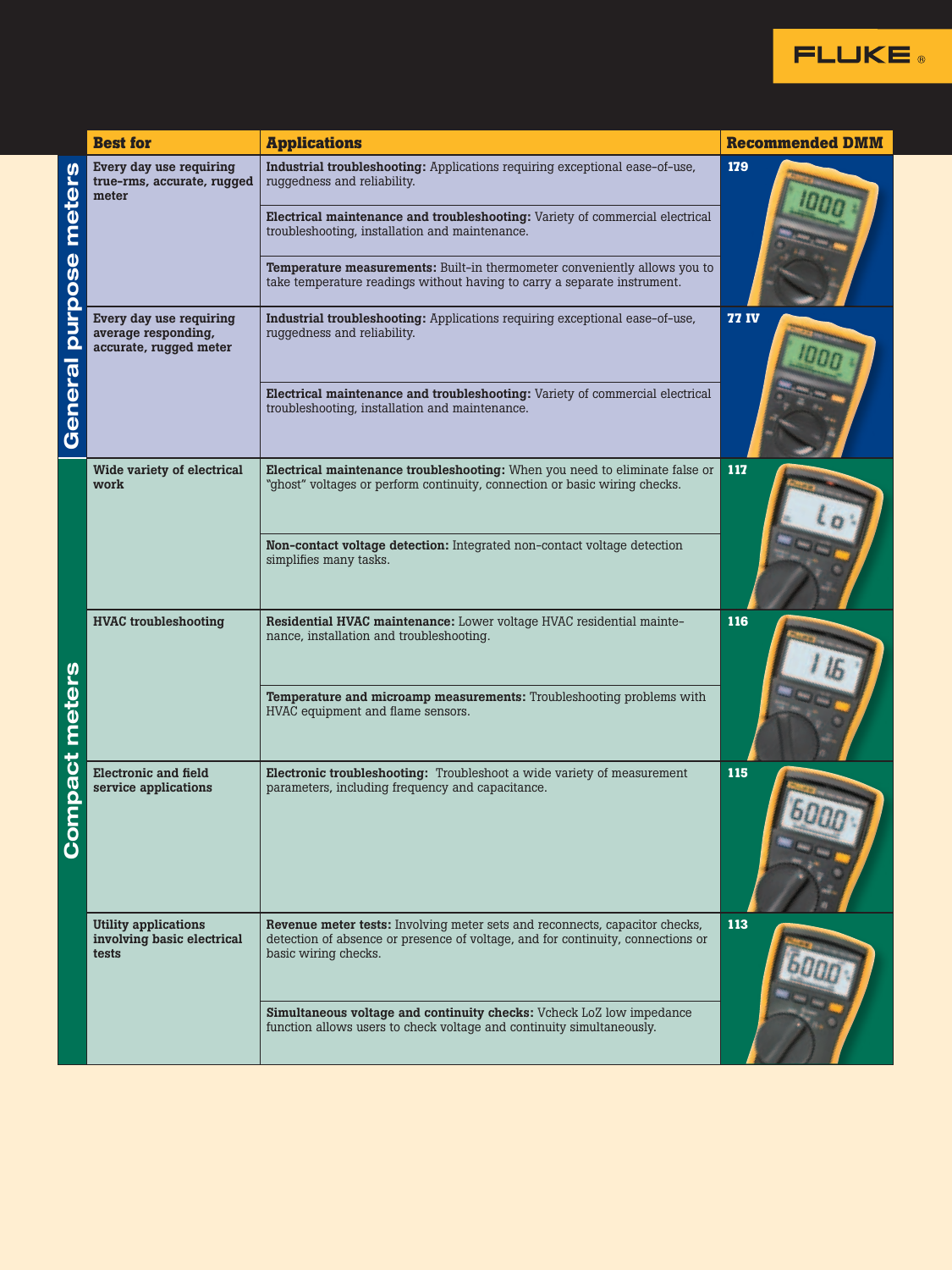## Meters designed for the way you work.

|                                            |                          | <b>Advanced meters</b>   |                          |                          |                             | <b>Specialty meters</b>  |                 |
|--------------------------------------------|--------------------------|--------------------------|--------------------------|--------------------------|-----------------------------|--------------------------|-----------------|
| <b>Models</b>                              | 289                      | 287                      | 87 V                     | <b>87V EX</b>            | <b>88V</b>                  | <b>28 II</b>             | 27              |
| <b>Basic features</b>                      |                          |                          |                          |                          |                             |                          |                 |
| <b>Counts</b>                              | 50000                    | 50000                    | 20000                    | 20000                    | 20000                       | 20000                    | 600             |
| True-rms readings                          | $ac+dc$                  | $ac+dc$                  | ac                       | ac                       | ac                          | ac                       |                 |
| Basic dc accuracy                          | 0.025%                   | 0.025%                   | 0.05%                    | 0.05 %                   | $0.1\%$                     | $0.05\%$                 | 0.1             |
| Wide bandwidth                             | $100$ kHz                | $100$ kHz                | $20$ kHz                 | 20 kHz                   | 5 kHz                       | $20$ kHz                 | 30k             |
| Auto/manual ranging                        | $\bullet/\bullet$        | $\bullet/\bullet$        | $\bullet/\bullet$        | $\bullet/\bullet$        | $\bullet/\bullet$           | $\bullet/\bullet$        | $\bullet/$      |
| Digits                                     | $4\frac{1}{2}$           | $4^{1/2}$                | $4^{1/2}$                | $4\frac{1}{2}$           | $4^{1/2}$                   | $4\frac{1}{2}$           | 3 <sup>1</sup>  |
| ATEX II 2G Eex ia IICT4 safety rating Zone |                          |                          |                          | $\bullet$                |                             |                          |                 |
| 1 and Zone 2                               |                          |                          |                          |                          |                             |                          |                 |
| <b>Measurements</b>                        |                          |                          |                          |                          |                             |                          |                 |
| Voltage ac/dc                              | 1000 V                   | 1000 V                   | 1000 V                   | 1000 V                   | 1000 V                      | 1000 V                   | 1000            |
| Current ac/dc                              | 10A                      | 10 A                     | 10 A                     | 10 A                     | 10 A                        | 10 A                     | $10$            |
| Resistance                                 | 500 $\rm{M}\Omega$       | 500 $\rm{M}\Omega$       | $50\ \mathrm{M}\Omega$   | $50\ \mathrm{M}\Omega$   | $50 \text{ M}\Omega$        | $50 \text{ M}\Omega$     | 50N             |
| Frequency                                  | $1$ MHz                  | $1$ MHz                  | 200 kHz                  | 200 kHz                  | 200 kHz                     | 200 kHz                  | 200             |
| Capacitance                                | 50,000 µF                | 50,000 µF                | 10,000 µF                | $10,000 \,\mu F$         | $10,000 \,\mathrm{\upmu F}$ | 10,000 µF                | 10,00           |
| Temperature                                | (+) $1350 °C$            | $(+)$ 1350 °C            | (+) $1090 °C$            | (+) $1090 °C$            | (+) $1090 °C$               | (+) $1090 °C$            |                 |
| $\overline{dB}$                            | 60 dB                    | 60 dB                    |                          |                          |                             |                          |                 |
| Conductance                                | 50 nS                    | 50 nS                    | 60 nS                    | 60 nS                    | 60 nS                       | 60 nS                    | 60              |
| Duty cycle/pulse width                     | $\bullet/\bullet$        | $\bullet/\bullet$        | $\bullet/-$              | $\bullet/-$              | $\bullet/-$                 | $\bullet/-$              | $\bullet$       |
| Continuity/diode test                      | $\bullet$                | $\bullet$                | $\bullet$                | $\bullet$                | $\bullet$                   | $\bullet$                |                 |
| Motor Drive (ASD) measurements             | $\bullet$                |                          | $\bullet$                | $\bullet$                |                             | $\bullet$                |                 |
| RPM                                        |                          |                          |                          |                          | $\bullet$                   |                          |                 |
| VoltAlert™, non-contact voltage detection  |                          |                          |                          |                          |                             |                          |                 |
| $\mathbf{VCHEK}^{\mathsf{TM}}$             |                          |                          |                          |                          |                             |                          |                 |
| LoZ: low input impedance                   | $\bullet$                |                          |                          |                          |                             |                          |                 |
| Lo Ohms                                    | $\bullet$                |                          |                          |                          |                             |                          |                 |
| Microamps                                  | $\bullet$                | $\bullet$                | $\bullet$                | $\bullet$                | $\bullet$                   | $\bullet$                |                 |
| Display                                    |                          |                          |                          |                          |                             |                          |                 |
| Removable wireless remote display          |                          |                          |                          |                          |                             |                          |                 |
| Dot matrix display                         | $\bullet$                | $\bullet$                |                          |                          |                             |                          |                 |
| Dual display                               | $\bullet$                | $\bullet$                |                          |                          |                             |                          |                 |
| Analog bargraph                            | $\bullet$                | $\bullet$                | $\bullet$                | $\bullet$                | $\bullet$                   | $\bullet$                |                 |
| Backlight                                  | Two level                | Two level                | Two level                | Two level                | Two level                   | Two level                | Two l           |
| Graphical trend display                    | $\bullet$                | $\bullet$                |                          |                          |                             |                          |                 |
| Diagnostics and data                       |                          |                          |                          |                          |                             |                          |                 |
| Min Max recording/with time stamp          | $\bullet/\bullet$        | $\bullet/\bullet$        | $\bullet/-$              | $\bullet/-$              | $\bullet/-$                 | $\bullet/-$              | $\bullet/$      |
| Fast Min Max                               | $250 \,\mathrm{\upmu s}$ | $250 \,\mathrm{\upmu s}$ | $250 \,\mathrm{\upmu s}$ | $250 \,\mathrm{\upmu s}$ | $250 \,\mathrm{\mu s}$      | $250 \,\mathrm{\upmu s}$ |                 |
| Display Hold/Auto (Touch) Hold             | $\bullet/\bullet$        | $\bullet/\bullet$        | $\bullet/\bullet$        | $\bullet/\bullet$        | $\bullet/\bullet$           | $\bullet/\bullet$        |                 |
| Relative reference                         | $\bullet$                | $\bullet$                | $\bullet$                | $\bullet$                | $\bullet$                   | $\bullet$                |                 |
| Stand alone logging                        | $\bullet$                | $\bullet$                |                          |                          |                             |                          |                 |
| <b>Trend Capture</b>                       | $\bullet$                | $\bullet$                |                          |                          |                             |                          |                 |
| Readings memories                          | 10,000                   | 10,000                   |                          |                          |                             |                          |                 |
| USB interface                              | $\bullet$                | $\bullet$                |                          |                          |                             |                          |                 |
| Other features                             |                          |                          |                          |                          |                             |                          |                 |
| Automatic selection, ac/dc volts           |                          |                          |                          |                          |                             |                          |                 |
| Real time clock                            | $\bullet$                | $\bullet$                |                          |                          |                             |                          |                 |
| Overmolded case, integrated holster        | $\bullet$                | $\bullet$                |                          |                          |                             |                          |                 |
| Removable holster                          |                          |                          | $\bullet$                | $\bullet$                | $\bullet$                   | $\bullet$                |                 |
| Closed case calibration                    | $\bullet$                | $\bullet$                | $\bullet$                | $\bullet$                | $\bullet$                   | $\bullet$                |                 |
| Separate battery/fuse access               | $\bullet/\bullet$        | $\bullet/\bullet$        | $\bullet/-$              | $\bullet/-$              | $\bullet/-$                 | $\bullet/-$              | $\bullet$       |
| Completely sealed/watertight               |                          |                          |                          |                          |                             | $\bullet$                |                 |
| Automatic power off                        | $\bullet$                | $\bullet$                | $\bullet$                | $\bullet$                | $\bullet$                   | $\bullet$                |                 |
| Low battery indication                     | $\bullet$                | $\bullet$                | $\bullet$                | $\bullet$                | $\bullet$                   | $\bullet$                |                 |
| Operating temperature range                | $-20 °C$ , +55 °C        | $-20 °C$ , +55 °C        | $-20$ °C , +55 °C        | -20 °C ,+55 °C           | $-20$ °C, $+55$ °C          | -40 °C ,+55 °C           | $-40 °C$ ,      |
| Warranty and electrical safety             |                          |                          |                          |                          |                             |                          |                 |
| <b>Warranty (years)</b>                    | Lifetime                 | Lifetime                 | Lifetime                 | Lifetime                 | Lifetime                    | Lifetime                 | Lifeti          |
| Input alert                                | $\bullet$                | $\bullet$                | $\bullet$                | $\bullet$                | $\bullet$                   | $\bullet$                |                 |
| Dangerous voltage indication               | $\bullet$                | $\bullet$                | $\bullet$                | $\bullet$                | $\bullet$                   | $\bullet$                |                 |
| IP Rating                                  | IP 42                    | IP 42                    | IP 30                    | IP 44                    | IP 30                       | IP 67                    | IP <sub>6</sub> |
| EN61010-1 CAT III                          | 1000 V                   | 1000 V                   | 1000 V                   | 1000 V                   | 1000 V                      | 1000 V                   | 1000            |
| <b>EN61010-1 CAT IV</b>                    | 600 V                    | 600 V                    | 600 V                    | 600 V                    | 600 V                       | 600 V                    | 600             |
|                                            |                          |                          |                          |                          |                             |                          |                 |

Fluke. *Keeping your world up and running.*®